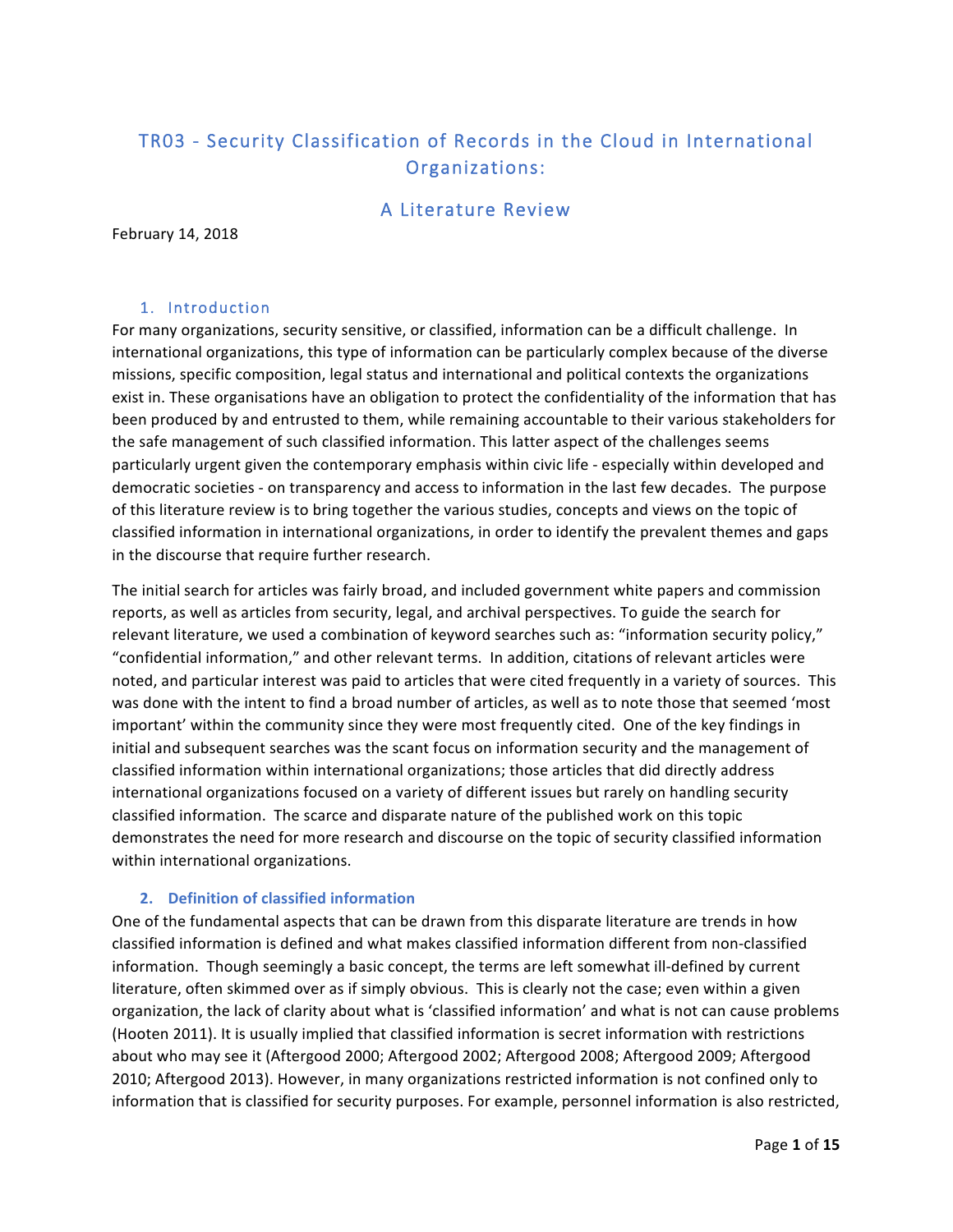but for privacy purposes. Classified information is different because of why it is kept restricted. Steven Aftergood (2000) notes that in the US government there are three different categories of classified information—genuine, political, and bureaucratic—and that the second two are an abuse. The first, however, "pertains to that body of information which, if disclosed, could actually damage national security in some identifiable way"(Aftergood 2000 p. 25-26). This definition closely resembles the suggestion made in ISO 27002:2013 section 8.2.1, which states that:

an information confidentiality classification scheme could be based on four levels as follows:

- a) disclosure causes no harm;
- b) disclosure causes minor embarrassment or minor operation inconvenience;
- c) disclosure has a significant short term impact on operations or tactical objectives;

d) disclosure has a serious impact on long term strategic objectives or puts the survival of the organization at risk (International Standards Organization 2013b p. 16 Sec. 8.2.1).

One can deduce from these statements that classified information has been defined in literature as information which would cause harm if disclosed. Though this may seem simple, in practice and consequently in the professional literature, many questions arise on the topic. Leyzorek (1998) asks, for example, what is 'harm' or how much 'harm' counts (a scratch on your hand is significantly different than a broken arm)? Does it mean harm to the organization, the personnel of the organization, their clients, or the world, or maybe all of the above? The Australian government, for example, created different policies regarding national security (that information that threatens the nation as a whole) and non-national security information (that information that would threaten interests of organizations or individuals) (Australia Law Reform Commission 2004 p. 38-40)<sup>1</sup> The frequently used terms, 'Sensitive but Unclassified' and 'Security Sensitive' are particularly volatile terms, causing confusion wherever they go. Aftergood (2002 p. 26) explains this confusion: "no one knows what it means. The meaning of 'unclassified' is clear, of course, but the crucial term 'sensitive' is not defined." Is 'Sensitive but Unclassified' information a type of classified information, or something else altogether and therefore, should 'Sensitive But Unclassified' information be under the same policies of other classified information; or do they need their own policies? (Aftergood 2002; Hooten 2011; Leyzorek 1998; Relyea 2008 p. 924-925) Though frequently addressed, this topic has been somewhat inadequately answered—with the USDA Departmental Regulation 3440-0023 of January 30, 2000 describing Security Sensitive Information as "unclassified information of a sensitive nature, that if publicly disclosed could be expected to have a harmful impact on the security of Federal operations or assets..." (Relyea 2008 p. 14). Meanwhile, the Australian government's special commission on classified and sensitive information defined security sensitive information as "information that has implications for Australia's security, but is not formally classified, for whatever reason"(Australia Law Reform Commission 2004 p. 41)

<u> 1989 - Johann Stein, markin film yn y breninn y breninn y breninn y breninn y breninn y breninn y breninn y b</u> 1

Page **2** of **15**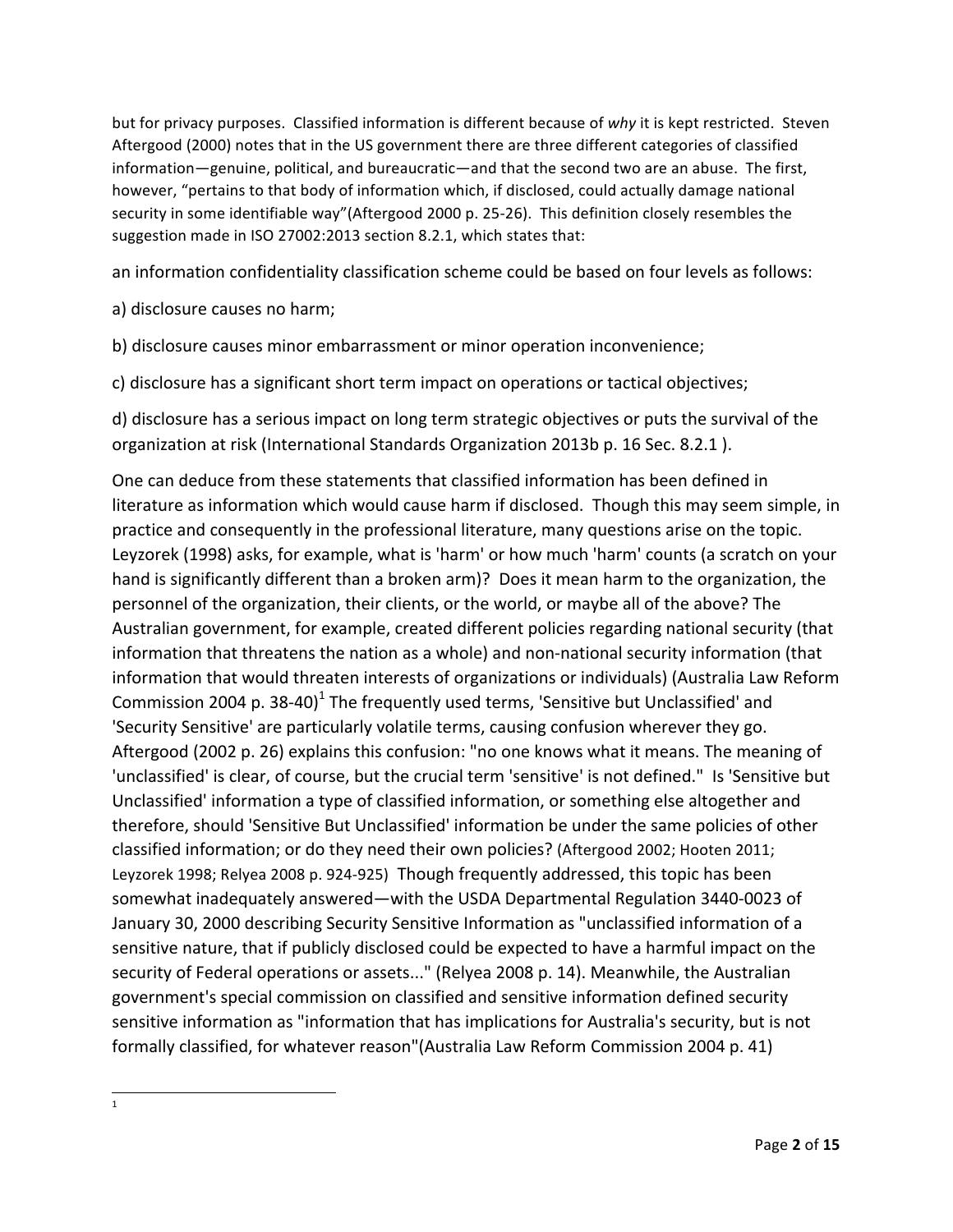Another facet of security classified information to consider is the role and impact of international organizations (IGOs) in the matter. According to Hitchens (1997 p. 1), IGOs are "Bodies based on a formal instrument of agreement between the governments of nation states...including three or more states...and a permanent Secretariat performing ongoing tasks." They are greater than its parts, and can address issues or challenges that transcend national borders (Hitchens 1997 p. 148). The legal status, responsibilities, privileges and immunities of IGOs are all different from those of governments -- it is therefore important to discuss the information policy of IGOs as something also distinct from governmental information policy (Dikker Hupkes 2009). Moreover, IGOs both produce and collect information used in administration and decision-making, including information from their member governments. Political collaboration on key global issues also happens at the intergovernmental level. This information is important to a wider audience of citizens, NGOs, academics and other stakeholders. For this reason, Hitchens (1997 p. 143-145) argues that it is important to consider the dissemination of IGO information in information policy discussions. As of yet, much of the discussion has happened at the national level.

### 3. Protection, management of classified information

While the majority of the literature reviewed focuses on the principles of security classified information regardless of the storage location of the information, the management of classified records per se is not necessarily discussed. The current literature shows a gap on the best practice of managing classified records in a cloud environment, which is exacerbated when taking an inter-governmental or international organizational context into account. With regards to the management of classified records the focus of the literature is on security declassification in the US federal government.

The most succinct summary of the principles of classified information can be gleaned from the international standard ISO 27001 (2013a) titled Information Technology - Security Techniques -Information Security Management Systems - Requirements, which was designed to "provide" requirements for establishing, implementing, maintaining and continually improving an information security management system". The standard stresses the importance of integrating the information security system with the core business processes of the organization as well as its management structure and calls for information security concerns to be considered whenever new systems or processes are being designed (v). Leyzorek (1998 p. 2), who uses a fictional example of a leak of classified information to discuss the management of classified information in records management systems breaks this premise down by providing a concise, if poorly referenced, run-through of the key steps of defining an information security framework, from defining what and why information should be classified to providing training on the enforcement of the framework

ISO 27001 (2013a p. 5) also expands on the need to clearly define the objectives of information security in or complemented by the information security policy framework of the organization. The information security policy also should to take into account all work modes available in the organization as well as all forms of equipment used to access classified information (International Standards Organization 2013a p. 11). Hooten (2011 p. 6), who argues for organization-wide consistency of information security policies in his article "How Many Times Can Classified Be Said?", provides examples from the IMF and World Bank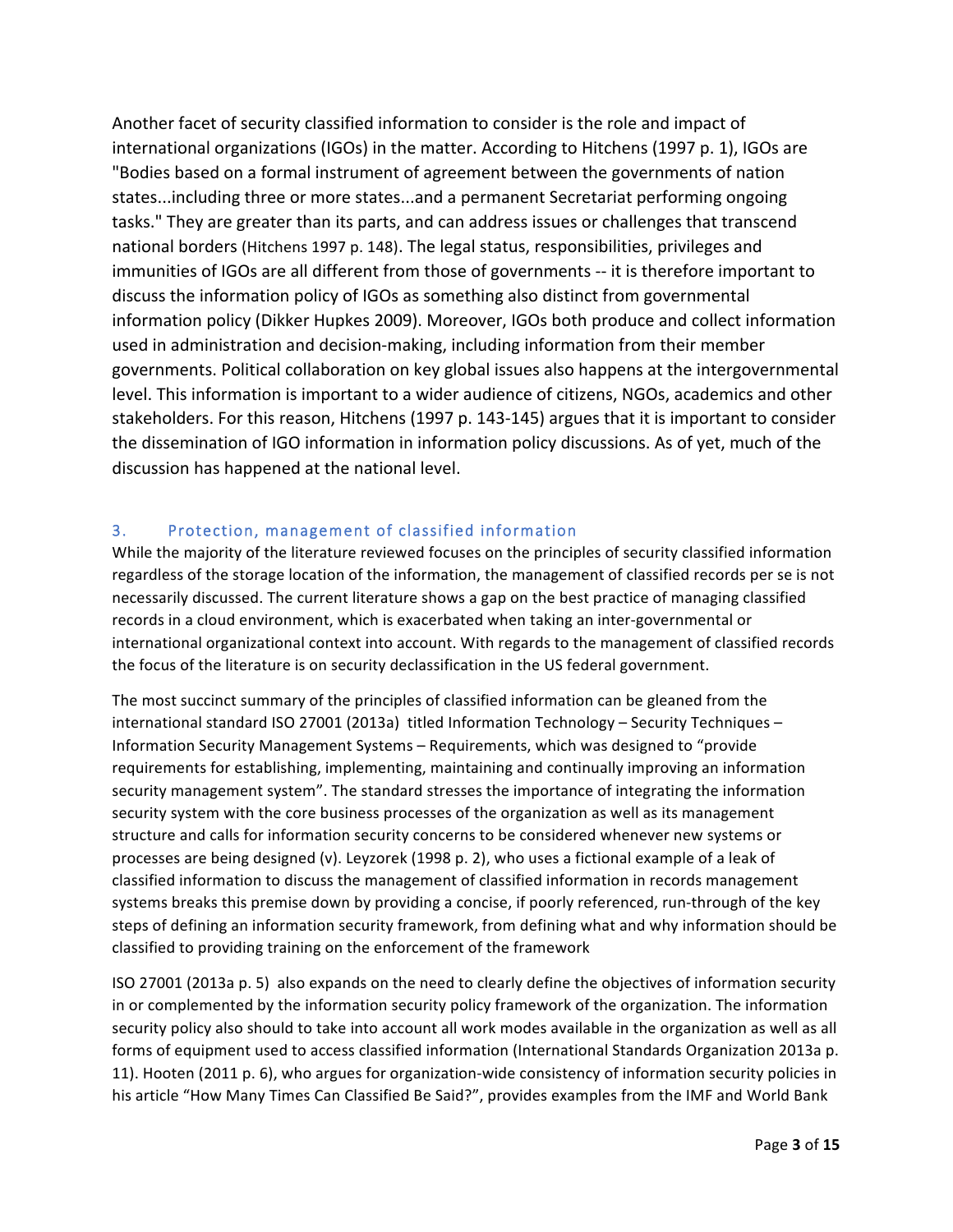archives which illustrate the complication of information access when left to individual departments.(2013a p. 5) also expands on the need to clearly define the objectives of information security in or complemented by the information security policy framework of the organization. The information security policy also should to take into account all work modes available in the organization as well as all forms of equipment used to access classified information. Hooten (2011), who argues for organization-wide consistency of information security policies in his article "How Many Times Can Classified Be Said?", provides examples from the IMF and World Bank archives which illustrate the complication of information access when left to individual departments.

Steven Aftergood (2000 p. 26) argues that while political secrecy, "the deliberate and conscious use of classification authority for political advantage" is the most dangerous "to the political health of the nation", bureaucratic secrecy, "the largely unconscious hoarding and withholding of information", seems to be the predominant factor in current classification activities. A crucial principle of the management of information security is therefore that the level of classification assigned to information assets an employee produces needs to be clearly defined as well as justified, as both over- and under classification should be avoided.

To counter unchecked classification, ISO 27001 (2013a p. 12) outlines that "information shall be classified in terms of legal requirements, criticality and sensitivity to unauthorized disclosure of modification" . However, even with a classification framework defined and in place, the classification process itself is inherently subjective (Aftergood 2008 p. 107). As Aftergood (2008 p. 107) notes in the context of US federal security classification, "...] there is no precise, objective definition of what constitutes unacceptable 'damage to national security' that would justify such decisions. Instead, classification decisions must be based on judgment and experience. On matters of judgment, there are always likely to be disagreements". In practice why and at what level information is classified is widely left at the prerogative of the employee who runs the risk of exposing sensitive information and might act "out of a fear of repercussion for failing to protect classified information" (Lin 2014 p. 444).(2008 p. 107) notes in the context of US federal security classification, "...] there is no precise, objective definition of what constitutes unacceptable 'damage to national security' that would justify such decisions. Instead, classification decisions must be based on judgment and experience. On matters of judgment, there are always likely to be disagreements". In practice why and at what level information is classified is widely left at the prerogative of the employee who runs the risk of exposing sensitive information and might act "out of a fear of repercussion for failing to protect classified information".

This habit might also be exacerbated, as analyzed by Herbert Lin in his proposal to reduce government classification, by the bias to view classified information as inherently more valuable than classified information, as well as the pressure employees are under to protect information from unauthorized access. When faced with a large volume of information which needs to undergo risk analysis to determine a potential classification category, Lin states that employees err on the side of classification. Additionally, he argues, that the act of classifying information in itself is seen as a free good and as such overused (Lin 2014 p. 444)

The definition and execution of the handling and control of classified information should extend not just to the information itself, but also to its environment, be it a digital system or a file cabinet (International Standards Organization 2013a p. 14) and apply to any point of the information lifecycle and location within the organization . (International Standards Organization 2013a p. 14)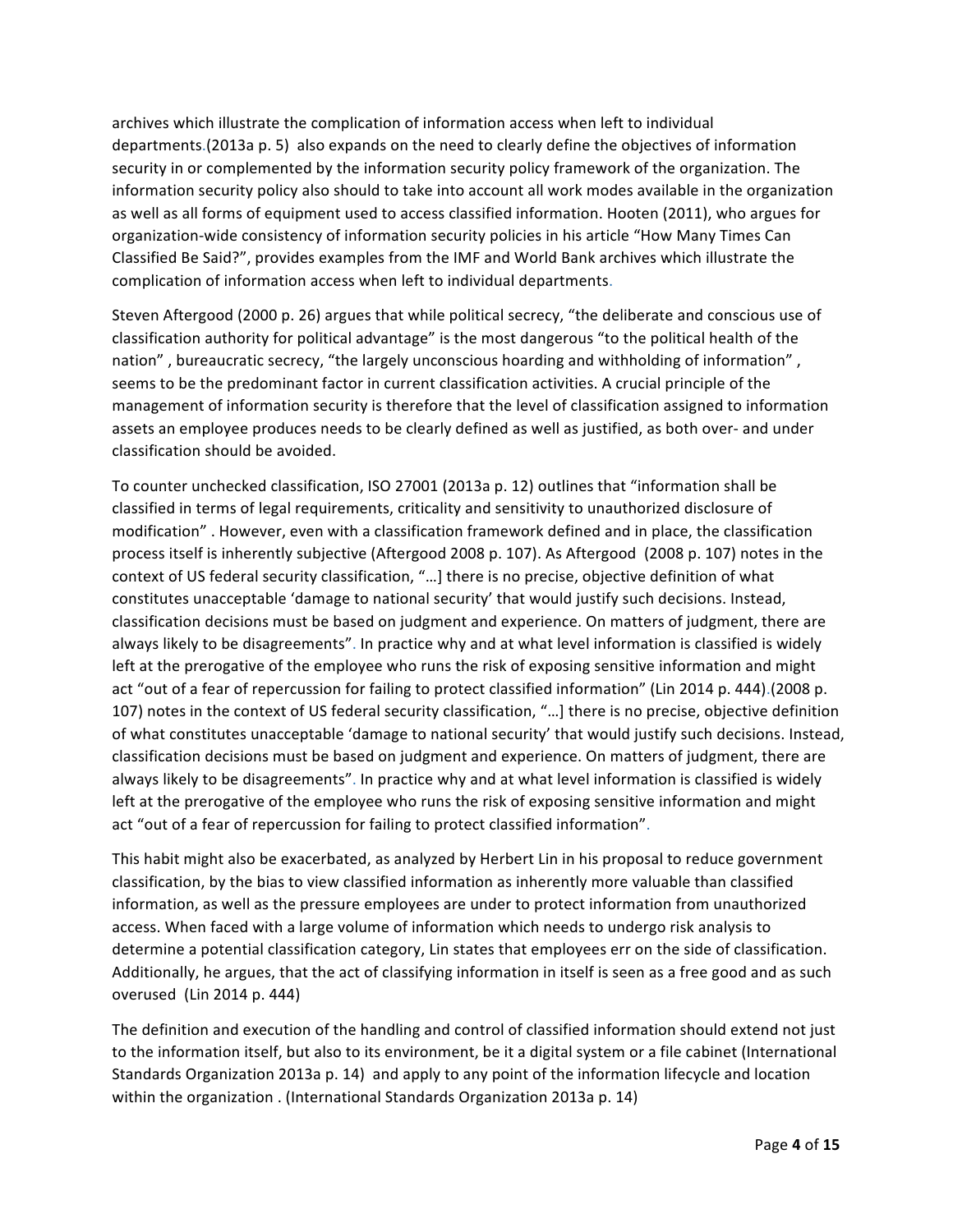Another key principle defined in the literature Classified information needs to be clearly recognizable, labelled as well as hold pertinent metadata to allow the management of the information (International Standards Organization 2013a p. 6)

Roles and responsibilities as well as access rights need to be clearly defined on a need-to-know basis following the principle of compartmentalization and assigned among personnel to ensure accountability and avoid conflict of interests (International Standards Organization 2013a p. 3). In areas where a conflict of interest is possible, the responsibilities need to be separated to ensure that unauthorized modifications or misuse of classified information remain minimal (International Standards Organization 2013a p. 10). The necessity to define roles and authority points was illustrated by Kaija Schilde (2015) and John Michael Weaver (2017). Schilde (2015 p. 168) covers the handling of classified information in EU information policy and "the confusion over who has the authority to access, protect, analyze, and disclose EU-classified information" with the example of access to TFTP information. Written with regards to computer network attacks, computer network exploitation and leaks of classified information, Weaver stresses the importance to hold everyone with access to classified information in a given country to the same standards and regulations (Weaver 2017 p. 10-11) .(International Standards Organization 2013a p. 3). In areas where a conflict of interest is possible, the responsibilities need to be separated to ensure that unauthorized modifications or misuse of classified information remain minimal.

Prior to handling classified information, employees need to attend information security awareness training as well as complete regular refreshers (International Standards Organization 2013a p. 11). Weaver (2017 p. 10) underscores the importance of information security training by noting that in the US "those who work in the intelligence community endure lengthy instruction on why it is obligatory for those charged with a nation's secrets to properly handle the information and the damage that can ensue from poor practices"(International Standards Organization 2013a p. 11).

Just as under classification poses grave risks for an organization, so also does over classification, as it impedes decision making and presents a barrier to accountability. Aftergood (2008 p. 103) and Relyea (2008 p. 26) argue that while national security and classification mechanisms are a valid tool which serves the public interest, unchecked and arbitrary over classification hampers accountability of the political process and prevents informed decision making by imposing restrictions on information sharing. This insight applies not just to classified information which would not have warranted a classification marking in the first place, but also to classified information which remains classified for longer than necessary (Aftergood 2008 p. 103).

Therefore, re- and declassification procedures need to be put into place in parallel with classification procedures and other information security mechanisms (Wallace 1993 p. 796). Kastenhofer and Katuu (2016) argue in their analysis of declassification procedures in international organizations that risk based declassification reviews are the most efficient way to systematically declassify information, based on the premise that in most cases the justification of classification decreases over time.. While re- and declassification address existing classification labels with regards to their applicability, retroactive classification negates a previous classification assessment by classifying information retroactively and thereby potentially removing information from the public domain which was previously potentially accessible (Abel 2015). Jonathan Abel (2015 p. 1041)covers retroactive classification in his article "Do You Have to Keep the Government's Secrets", where he argues in the context of US federal classification regulations that "the current law provides no effective restraint on the practice of retroactive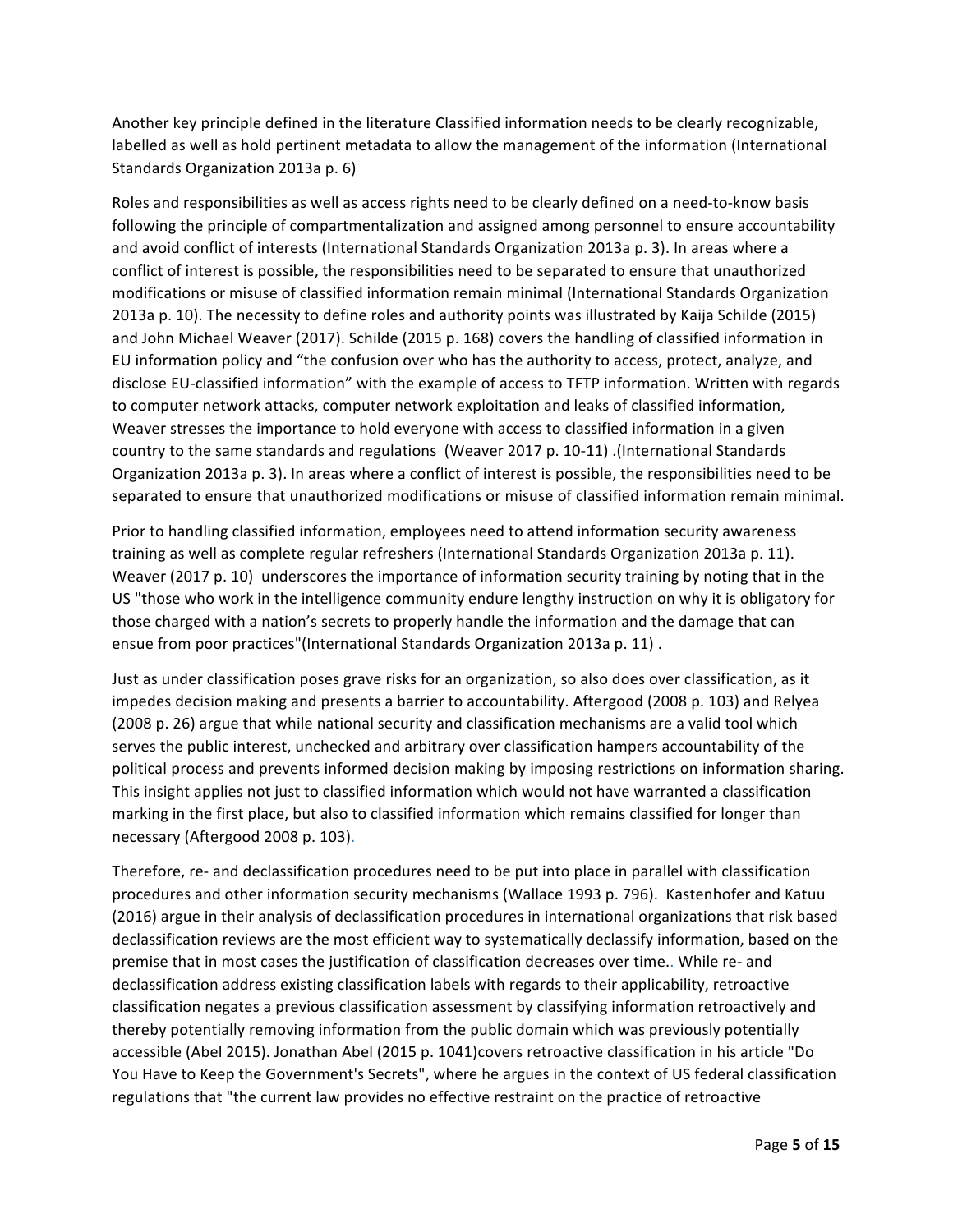classification". He makes suggestions on how to improve the current situation through regulatory input to reduce the potential of system abuse, for example by "changing the executive orders that govern retroactive classification, addressing the problem of retroactive classification statutorily, and amending House and Senate rules to avoid a separation of powers issue" (Abel 2015 p. 1043).

Key principles defined in the standard which were not covered in the literature reviewed include that classified information needs to be clearly recognizable, labelled as well as hold pertinent metadata to allow the management of the information (International Standards Organization 2013a p. 6), that management support is crucial for the continued maintenance of information security (International Standards Organization 2013a p. 2) and that information security needs to be proactively, rather than reactively, managed.

### 4. Access, declassification, emerging trends: transparency

A key theme in the literature on security classified information pertains to issues around public access to classified information. The discourse delves into sub-topics such as declassification and reclassification, tensions between privacy and security versus accountability and transparency, the interplay of freedom of information laws, and the disclosure of classified information in court proceedings, to name a few aspects of this theme. The question of public access to information is, not surprisingly, posed largely in relation to national governments. A smaller portion of the literature focuses on classified information policy and access to information related to intergovernmental organizations (IGOs).

The ever-present tension between the right to information and the need for security and therefore secrecy is one of the defining issues within the literature. Hitchens (1997 p. 145) observes that accountability and public involvement are democratic expectations. Although access to information does not guarantee citizen involvement, there can be no discourse without it; as such, "the provision of information is the first step in the process of consultation, openness and accountability" (Hitchens 1997 p. 145). Hitchens (1997 p. 151) argues that this is true not only at the state level, but also in the context of IGOs, since access to IGO information is "essential to discourse and accountability at the global level". Similarly, Roche (2015 p. 55) who focuses on public access policies at the North Atlantic Treaty Organization (NATO), perceives that as a publicly-funded IGO, NATO "has an obligation to its members' citizens of open and honest recordkeeping" (Hitchens 1997 p. 145). Similarly, who focuses on public access policies at the North Atlantic Treaty Organization (NATO), perceives that as a publicly-funded IGO, NATO "has an obligation to its members' citizens of open and honest recordkeeping".

A small but discrete portion of the literature centers on classified information policy and information access trends for IGOs (Castaner 2014; Eckman 2005; Hitchens 1997; Roberts 2004; Roche 2015). Eckman (2005), Hitchens (1997) and Roberts (2004) move towards transparency in IGOs such as the World Bank (WB), International Monetary Fund (IMF) and the World Trade Organization (WTO) in the latter part of the 1990s. In particular, Eckman (2005 p. 1)notes the increased transparency in policymaking and policy reviews in IGOs, and the establishment of archival access policies within several IGOs during this period. Castaner (2014 p. 313) describes the Archives Transparency Project, an effort by the IMF from 2003-2008 to provide archival descriptions for records dating from 1946-1988, "effectively creating the historical archives of the Institution", where previously there had been none. Roche (2015 p. 57) discusses the evolution of access to NATO archives starting from transparency efforts in the 1970s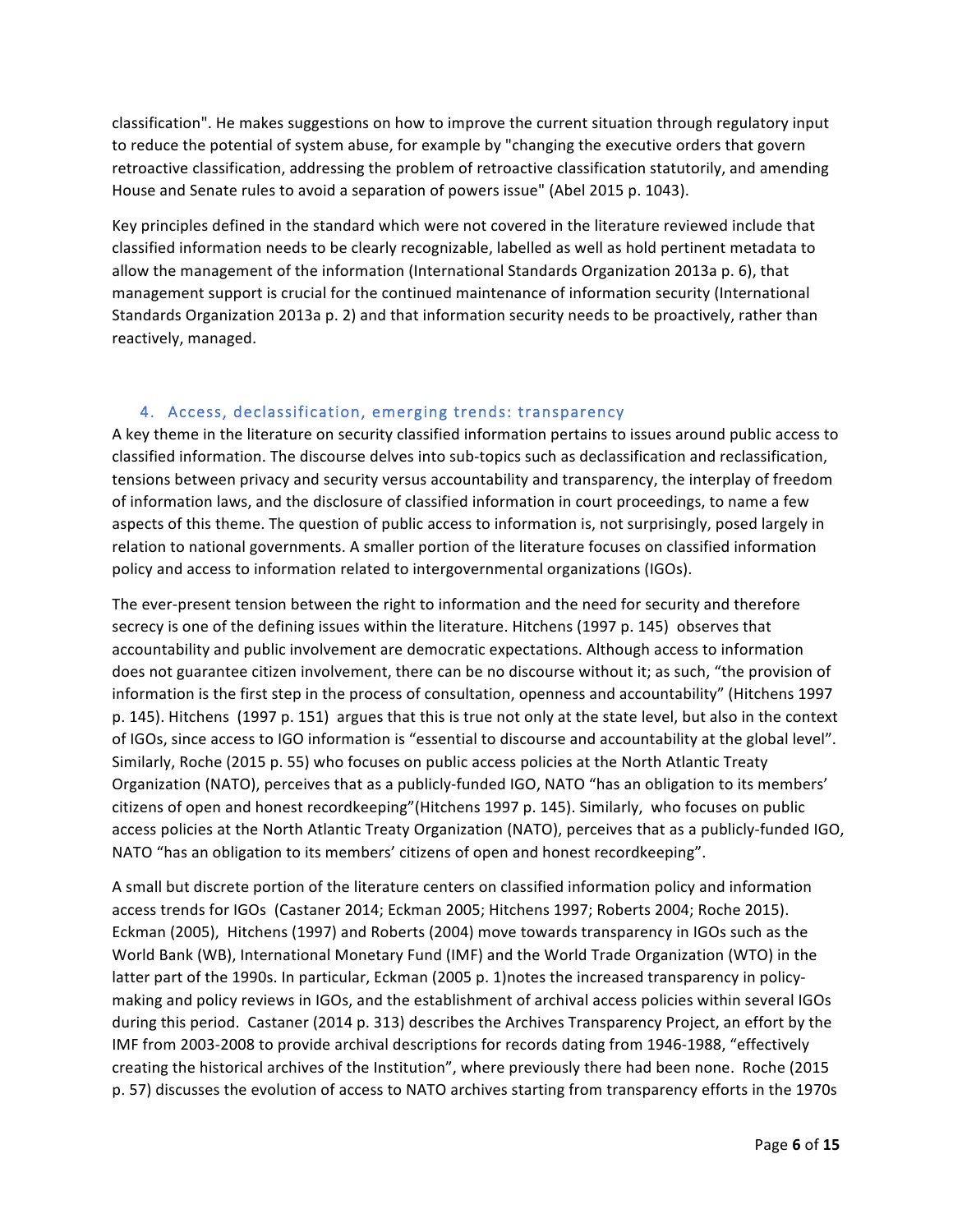and moving towards the official opening of the archives in 1999, "with tens of thousands of NATO records open to the public for the first time ever". Contemporary efforts at transparency and greater public access to information have manifested in the digitization and availability of archival holdings online (Castaner 2014; Roche 2015), public communications strategies, and robust exhibitions and publications showcasing archival holdings at NATO (Roche 2015). (Castaner 2014; Eckman 2005; Hitchens 1997; Roberts 2004; Roche 2015),

Positive as such public access initiatives may be, as Roberts (2004 p. 92) cautions, an appearance of transparency should not exclude a critical approach of the realities. Several authors discuss the often invisible barriers to access to information, more often in a national context but also in an IGO context. For example, in the case of the latter, interviews by Peter Jagnal with researchers and diplomats have revealed problems encountered when trying to gather IGO information, such as poor distribution of documents, IGO secrecy, and insufficient access to IGO databases (Hitchens 1997 p. 145). Williams (1988) explains that it is difficult to even discover the existence of IGO publications, documents and data files, let alone gain access to them . Hitchens (1997 p. 151) further illustrates conflicts in the stated policies of IGOs and the realities of the distribution system, bibliographic control, timeliness, and quality of available information, and argues that the gap between the ideals of explicit policies and the realities of implicit policies needs to be tightened. Castaner (2014 p. 312-314), discussing the case for increased transparency at the IMF, explains that although documents may be "public," many are actually nearly impossible to access . A lack of resources is the main culprit for example budgetary and workload burdens that are associated with manual review (Castaner 2014; Eckman 2005 p. 1). Relyea (2008), Bennett (2002) and Kosar (2010) further describe the costs of classification in comparison to the scarce resources and low prioritization given to declassification projects. (Hitchens 1997 p. 145).

A substantial part of the literature, whether expository or critical in tone, focuses on classified information policy within the U.S. government. Kosar (2010), writing as an analyst within the U.S. government, explains the purpose and content of U.S. classified information policy, and traces the ebb and flow of policy and practice, illustrating that the emphasis on government secrecy or transparency at a given moment in history depends on the policies set by contemporaneous U.S. presidents, and is therefore by no means linear. At the time of publication of Kosar's report, the policy was set by former President Barack Obama's 2009 Executive Order (EO) 13526. Among other initiatives, EO 13526 established the National Declassification Centre and the Reducing Overclassification Act, part of a broader effort within the Obama administration towards open government and transparency (Kosar 2010 p. 9). The impact of the open government trend on classified information policy is also explored by Bennett (2002) in the context of British intelligence information. Bennet describes the various factors that led, in the late 1990s and 2000s, to greater openness within British intelligence agencies and to the transfer of intelligence records to the UK Public Records Office. (Kosar 2010 p. 9).

A key component of the legislative framework for public access to information exists in the form of national freedom of information laws. Hitchens (1997 p. 145) describes public access to information laws as "policy statements on public access to and the use of information," and notes that they constitute a "modern legislative trend since the 1960s". The Freedom of Information Act (FOIA) in the U.S. gives the public the right of access to government information, while also giving the government the capacity to withhold certain types of information (Aftergood 2002 p. 25). Access to information laws have 'rapidly' increased following the fall of the Berlin Wall in 1989, amounting to 5.2 billion people in 95 countries who theoretically benefit from such laws (Open Society Foundation 2013 p. 6). This trend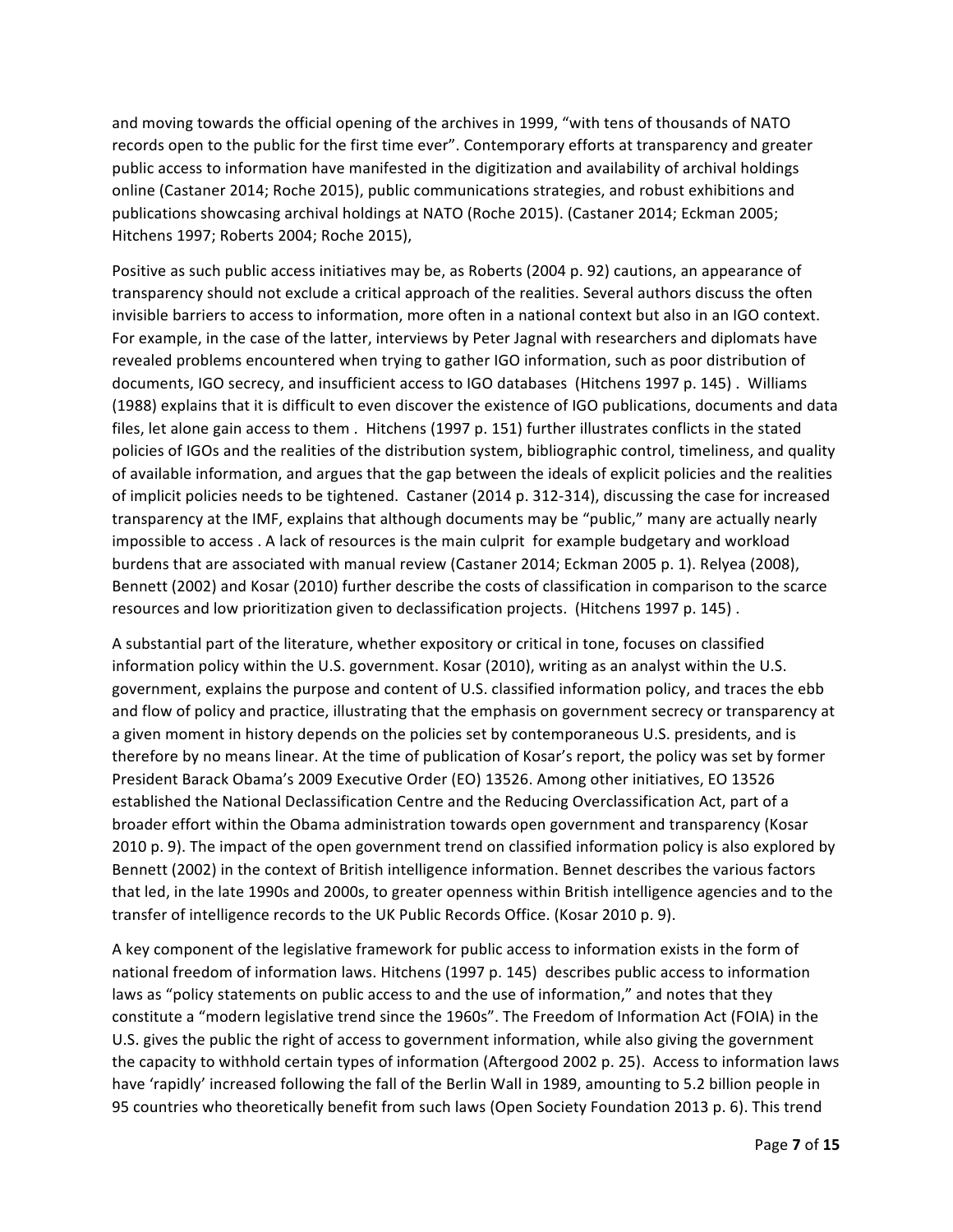has contributed to heightened awareness and questions raised regarding what information should be kept secret (Open Society Foundation 2013 p. 6). This debate typically occurs at the national level, focusing on the citizen-to-state relationship and vice-versa (Hitchens 1997 p. 146-147). These patterns are reflected in the professional literature published in the late 1990s and early 2000s, which frequently focused on government secrecy, and argued for more transparency (Aftergood 2002; Hitchens 1997; Lin 2014; Roberts 2004). More recently, anti-terrorist laws have helped to encourage government proposals for more restrictive 'secrecy legislation' (Open Society Foundation 2013).

As with IGOs, national efforts at transparency at the policy and/or legislative level do not necessarily equal access to information in reality. Wallace (1993 p. 795) points out that mechanisms for public access such as the FOIA in the U.S. place legal, financial, and temporal burdens on requesters . Similarly, Aftergood (2009 p. 406) discusses the limits of FOI and states that the policy only provides access to a limited number of documents and is not a systematic approach to openness . Aftergood (2000 p. 25) in general is highly critical of the U.S. government, stating, "most of the policies and practices that were established in the early days of the Cold War to protect official secrets remain intact". In a later article, Aftergood (2010 p. 840) states, "too much information is classified and withheld from the public in the name of national security, and that has undesirable effects on public policy and on public discourse".

In some cases, over-classification is a purposeful way of hiding documentation, as in the example of parallel recordkeeping systems used by Hoover (Wallace 1993 p. 804-806). Relyea (2008 p. CRS-4) reports that the 1985 U.S. Department of Defence (DoD) Security Review Commissions found that "too much information appears to be classified and much at higher levels than is warranted". Relyea (2008) explains that the proliferation of control markings outside of the classification system is, at least in part, a large part of the problem. A 1972 oversight hearing of the U.S. FOIA found that 58 control markings outside of official classification markings were in use (Relyea 2008 p. CRS-6). These control markings frequently lack the clear definitions and stringent policies and procedures surrounding security classification, and therefore lead not only to confusion, but to a marked lack of information sharing (Relyea 2008 p. 25-26). (Relyea 2008 p. CRS-6). Aftergood (2000 p. 27) proposes that every classification policy and guide in the U.S. government, at an agency level, should be reviewed in an effort to systematically reduce over-classification (Aftergood 2008 p. 105). He includes the FOIA, regular review of the classification policies, strong leadership and pressure groups as effective ways to reduce secrecy (Aftergood 2010). David (2013) writing at around the same time, argues that to improve access, records should be transferred to the National Archives and Records Administration (NARA) earlier, and more authority given to the national archives. Additionally, Aftergood (2009) argues that an important part of transparency should be to write a list of what has and has not yet been processed.

Along with the act of classifying information comes the responsibility to establish policies and procedures for declassifying information. Both Kastenhofer and Katuu (2016 p. 3) and Relyea (2008, p. 27) frame declassification in the context of a records lifecycle. However, as Kastenhofer and Katuu (2016 p. 7) observe, many articles on declassification focus on the political aspects of declassification, such as the rationale for classifying and declassifying information, the often conflicting opinions of member states, and the "idiosyncratic" policies and regulations of IGOs. By contrast, Kastenhofer and Katuu (2016 p. 8-9) focus on the "mechanical" processes of declassification, including systematic and adhoc declassification; and provide a schema of the six types of actions involved in declassification processes. Relyea (2008 p. 27) states that automatic or systematic declassification can help to relieve the situation in the American context, in which a move to greater secrecy post  $9/11$  has resulted in more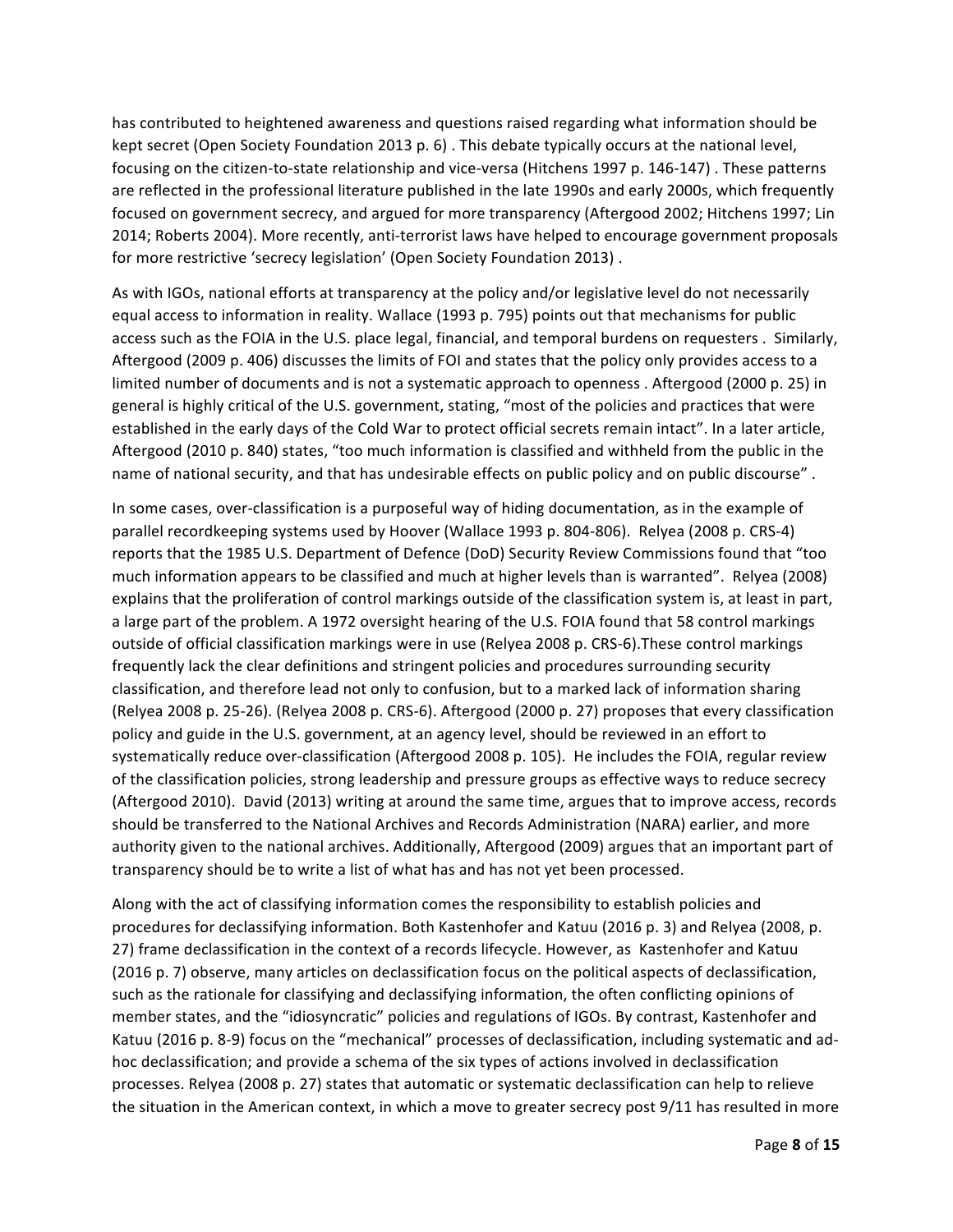classified information being produced, while fewer declassified information has become available. This highlights the disparity in the rate at which classified information is being produced, as compared to the much slower rate at which information is being declassified. Roche (2015, p. 57) likewise asserts that systematic declassification saves time and effort: "The more documents are made public by design, the less time the NATO Archives will have to spend processing these documents in the future." Aftergood (2000 p. 27) argues that the authority to declassify records should expand beyond the originating agency. David (2013 p. 434) adds that increasing public understanding and involvement in the declassification process would have an overall positive impact on declassification programs and general transparency. Overall, the literature on transparency and access to classified information is, as mentioned earlier, often expository and/or critical, tackling issues of government or institutional secrecy, and the management or mis-management of classified information. There is a need for more literature on best practices and strategies for managing classified information, especially from a records and information management perspective. Organizations could benefit from the expertise of records professionals in addressing the substantial challenges of classification and declassification, in order to increase efficiency, transparency, and the security of classified information.

# 5. Digital information

Adams (2003 p. 57) argues that information may be sensitive or classified for a variety of reasons because it is highly personal, commercially valuable, or relevant to ongoing operations. He further states that "once information has been classified, agencies are required to observe certain minimum procedural requirements in handling, using, storing, transmitting and disposing of the information," (Adams 2003 p. 58).

Lin argues that over classification is a threat to national security because it inhibits information sharing within a bureaucracy. There are many reasons for over classification including a culture of secrecy, fear of repercussions for failing to protect sensitive information, lack of adequate time for the classifier to be able to classify appropriately, and concealing information in order to hide misconduct or incompetence (Lin 2014 p. 443-444). Lin (2014) points to several steps one could take to reduce overclassification. However, these could be subsumed in the structure offered by Leyzorek (1998). Leyzorek (1998 p. 47) argues that there are eight steps necessary to secure information: Determine the information to be protected;

Identify the individuals who handle sensitive information;

Define the ways that information is handled;

Define procedures for information protection;

Provide adequate access to needed information;

Balance security with operational effectiveness;

Develop controls and assign responsibility;

And, finally, develop employee training programs.

Elaborating on the eight steps, Leyzorek argues that in determining the information to be protected "the criterion to be employed in evaluating a given category of information as to its confidentiality is whether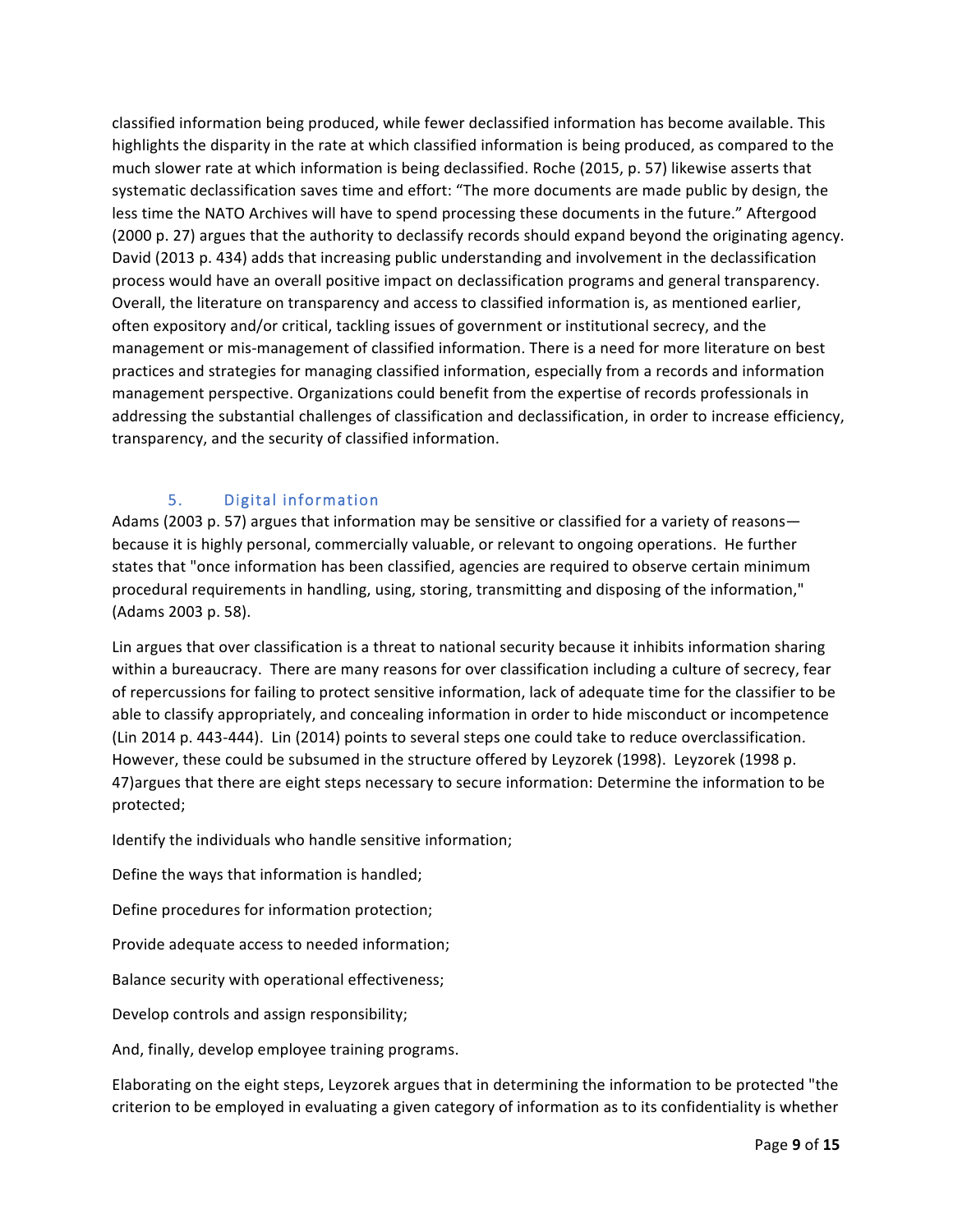some person or agency will be hurt if the information is released without authorization" the key is that "a clear distinction must be made between actual damage in the form of loss of money, reputation, or share of market, for example, versus simple embarrassment," (Leyzorek 1998 p. 47). On the second step, identifying the individuals who handle sensitive information, Leyzorek further states that there should be reference checks prior to employment. However, Schilde (2015 p. 176)debated staff vetting, pointing to the tensions that existed between NATO and a number of European states in the late 1990s and early 2000s. According to Schilde (2015 p. 176) "granting of security clearances based on lifestyle issues—rather than a record of security violations—was never integrated into the vetting processes of European states until 2005." (Leyzorek 1998 p. 47). On the second step, identifying the individuals who handle sensitive information, Leyzorek further states that there should be reference checks prior to employment. However, debated staff vetting, pointing to the tensions that existed between NATO and a number of European states in the late 1990s and early 2000s. According to Schilde (2015) "granting of security clearances based on lifestyle issues—rather than a record of security violations—was never integrated into the vetting processes of European states until 2005."

Leyzorek (1998 p. 47) expanded on defining the ways of information handling by stating that there should be detailed procedures for all types of formats. He adds that "electronic media present the most difficult problem" since they are not as easily inspected as paper. Regardless of physical or electronic format, however, professionals agree that it is complicated. Haight (1989 p. 36-37) argues that declassification is made complicated not just from identifying documents with security markings but also assessing documents that have no markings but may contain sensitive information. (David 2013) demonstrated that the US government has several information classification categories that made it especially complex to handle. Bennet adds to the discussion with an analysis of the declassification efforts within the UK Intelligence agencies. The analysis shows different levels of success in institutional efforts to undertake declassification processes determined by various factors including the lack of adequate historical records in the case of MI6 compared to MI5 and CGHQ (David 2013 p. 28). Leyzorek (1998 p. 47) expanded on defining the ways of information handling by stating that there should be detailed procedures for all types of formats. He adds that "electronic media present the most difficult problem" since they are not as easily inspected as paper. Regardless of physical or electronic format, however, professionals agree that it is complicated. argues that declassification is made complicated not just from identifying documents with security markings but also assessing documents that have no markings but may contain sensitive information. demonstrated that the US government has several information classification categories that made it especially complex to handle. Bennet adds to the discussion with an analysis of the declassification efforts within the UK Intelligence agencies. The analysis shows different levels of success in institutional efforts to undertake declassification processes determined by various factors including the lack of adequate historical records in the case of MI6 compared to MI5 and CGHQ.

In defining procedures for information protection, Leyzorek (1998 p. 47) states there should be specific procedures for the protection of classified information including how they are transmitted and ultimately disposed. Lin (2014 p. 444) similarly argues that there should be clear guides that govern how information is classified. Neither goes into great detail with suggestions or recommendations for these procedures though Leyzorek (1998 p. 47)does specify that precautions must be made for the use of personal computers where confidential data is created or stored with capabilities of locking files to prevent unauthorised access . Leyzorek (1998 p. 47) states there should be specific procedures for the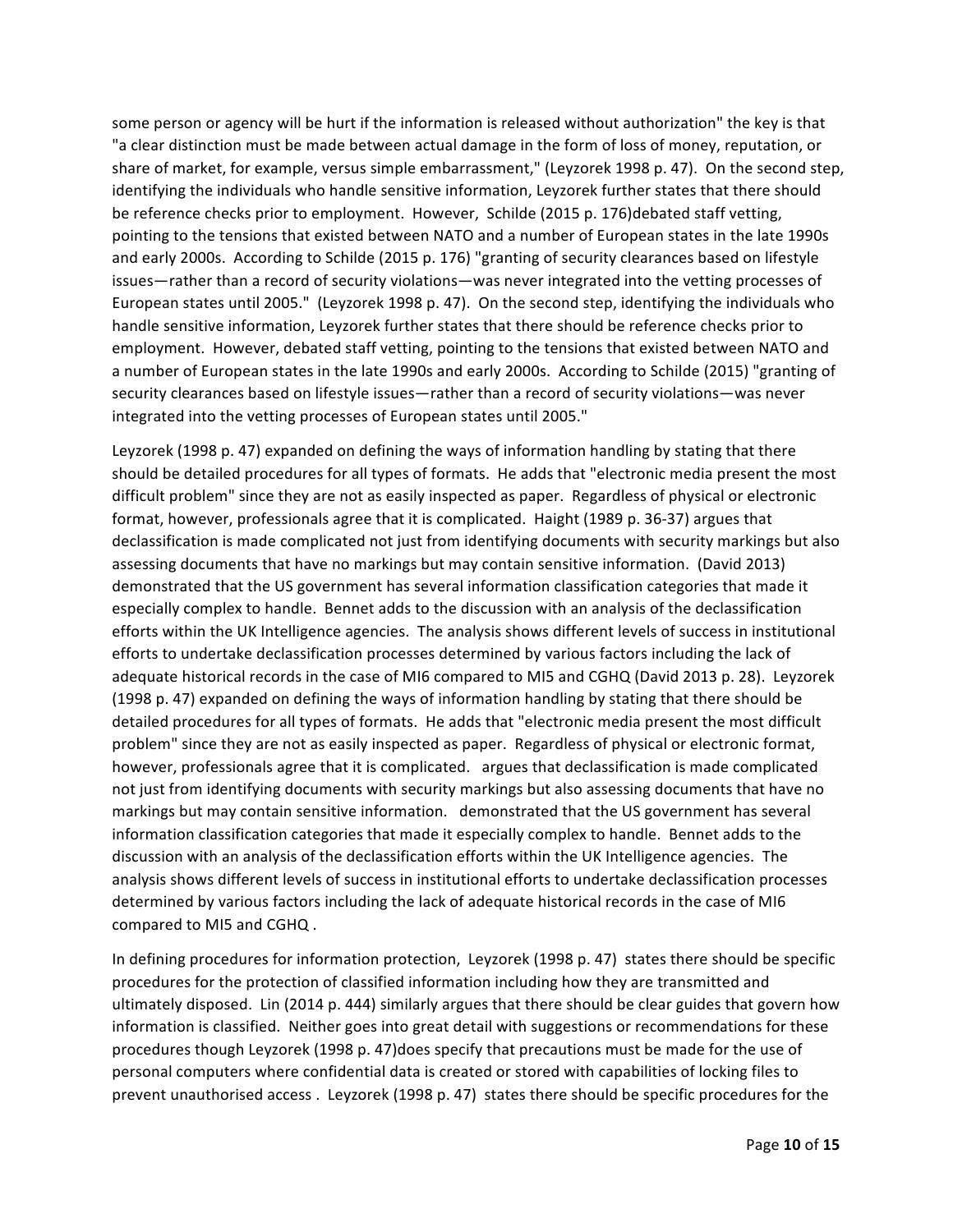protection of classified information including how they are transmitted and ultimately disposed. similarly argues that there should be clear guides that govern how information is classified. Neither goes into great detail with suggestions or recommendations for these procedures though Leyzorek does specify that precautions must be made for the use of personal computers where confidential data is created or stored with capabilities of locking files to prevent unauthorised access.

Regarding adequate access, Leyzorek (1998 p. 48) recognizes that there should be a delicate balance between restricting and providing access. This ties in close with the sixth step about balancing security with operation effectiveness. Leyzorek (1998 p. 48) argues there is a need to balance between real as well as intangible costs versus the expected benefits of information security systems. He argues the cost of maintaining an effective information security system will increase relative to the amount of information categories and number of people that need to access the information. Aftergood (2008 p. 104), concerned with overclassification in the government, states that government agencies "should be specifically directed to seek out and identify classified information that no longer requires protection and that be publicly disclosed. The primary objective of the review should be to reduce classification to its minimum required scope". (1998 p. 48) recognizes that there should be a delicate balance between restricting and providing access. This ties in close with the sixth step about balancing security with operation effectiveness. Leyzorek argues there is a need to balance between real as well as intangible costs versus the expected benefits of information security systems. He argues the cost of maintaining an effective information security system will increase relative to the amount of information categories and number of people that need to access the information. , concerned with overclassification in the government, states that government agencies "should be specifically directed to seek out and identify classified information that no longer requires protection and that be publicly disclosed. The primary objective of the review should be to reduce classification to its minimum required scope".

Aftergood (2010 p. 845)warns that there if often inadvertent, unintentional disclosure of classified information because the secret system "is porous and accident prone, failing to provide the protection that is its reason for existence". He further warns that with the growing dominance of electronic records, inadvertent disclosures seem to have steadily increased considering the speed of transmission and publication of information that is wrongly handled (Aftergood 2010 p. 845). Leyzorek (1998 p. 48) argues that the development of controls and assignment of responsibility would help mitigate these kinds of problems. He further states that there should be elaborate procedures and people responsible for those procedures, particularly for digital information. An important part of these systems should be the development of employee training programs. Leyzorek (1998 p. 48) alludes to the need for extensive and well-structured activities to ensure employees understand how to protect the organization's information.(Aftergood 2010 p. 845). argues that the development of controls and assignment of responsibility would help mitigate these kinds of problems. He further states that there should be elaborate procedures and people responsible for those procedures, particularly for digital information . An important part of these systems should be the development of employee training programs. alludes to the need for extensive and well-structured activities to ensure employees understand how to protect the organization's information.

Leyzorek (1998 p. 47) () argues that maintaining information security is as much a cultural challenge as it is a procedural one. Therefore, an organization should undertake changes at both ends of the challenge. Yarborough (2013) explores the tedious nature of procedural changes by outlining the breakdown of records management in the US Army during the Gulf War of the early 19990s. He explains that the loss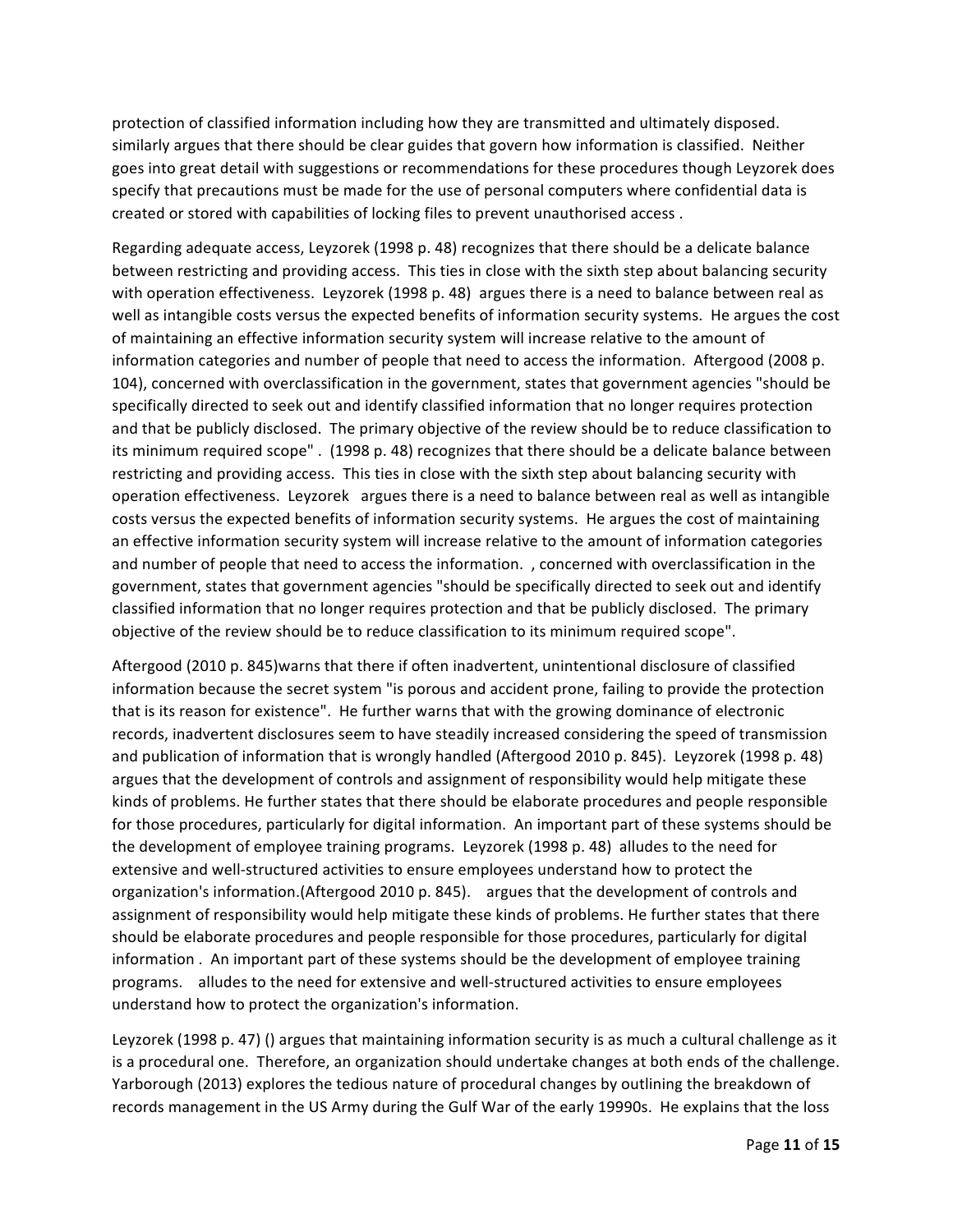of records detailing where Army units were and when, and what they did there was "near-total collapse of the Army's system for managing operation records" (Yarborough 2013 p. 1428). In order to address the crisis, President Clinton mandated efforts in the mid-1990s to collect, digitize and declassify records. Leyzorek (1998 p. 47)argues that maintaining information security is as much a cultural challenge as it is a procedural one. Therefore, an organization should undertake changes at both ends of the challenge. explores the tedious nature of procedural changes by outlining the breakdown of records management in the US Army during the Gulf War of the early 19990s. He explains that the loss of records detailing where Army units were and when, and what they did there was "near-total collapse of the Army's system for managing operation records". In order to address the crisis, President Clinton mandated efforts in the mid1990s to collect, digitize and declassify records.

Aftergood (2008 p. 107) argues that the "continuing disputes over classification policy are inevitable due to the inherently subjective character of the classification process". Aftergood (2010 p. 841) later argued that the secrecy system does not exist in abstract isolation but is "an ordinary bureaucratic artifact that is subject to pressure on many levels—political, legal, sociological, international, and others". He points out that there are three categories of government secrecy: genuine national security secrecy, bureaucratic secrecy, and political secrecy (Aftergood 2009 p. 401). Genuine national security secrecy is the only legitimate form of secrecy and protects information that would pose a security threat to a nation "by compromising its defense or the conduct of its foreign relations" which may include "confidential diplomatic initiatives and other sensitive matters whose protection is not controversial and whose safeguards are the raison d'être of the classification system, and the public interest is served when this information remains secure" (Aftergood 2009 p. 401). The second category of information secrecy is 'bureaucratic secrecy' which reflects the Weberian drive to amass information in order to increase the superiority of the professionally informed. To be on the safe side, too much rather than too little information is classified and protected from the public scrutiny (Aftergood 2009 p. 401). Additionally, because classified information is considered to be more valuable than unclassified information, classification mechanisms are used to guard organizational authority, or as Oscar Wilde is believed to have said "the bureaucracy is expanding to meet the needs of the expanding bureaucracy" (Good Reads 2015).

The third category of information secrecy is 'political secrecy,' which misapplies the authority to classify for political advantage. While probably the smallest in quantitative terms, this form of secrecy is actually the most problematic and objectionable. It exploits the generally accepted legitimacy of genuine national security interests in order to advance a self-serving agenda, to evade controversy, or to thwart accountability (Aftergood 2009 p. 401). Even though there are legitimate reasons for classifying information, bureaucratic and political reasons may be abused. This may result in classification that is not based on risk analysis but rather merely protecting against disclosure that reveal embarrassing information or misconduct. These reasons are enough for organizations to often consider overclassifying information just to be on the safe side (Kastenhofer and Katuu 2016 p. 4).

#### 6. Conclusion

This review of the literature revealed that there is little information on the topic of classified information within international organisations. Those few articles that specifically address this topic focus predominantly on access to classified information and in particular the declassification and disclosure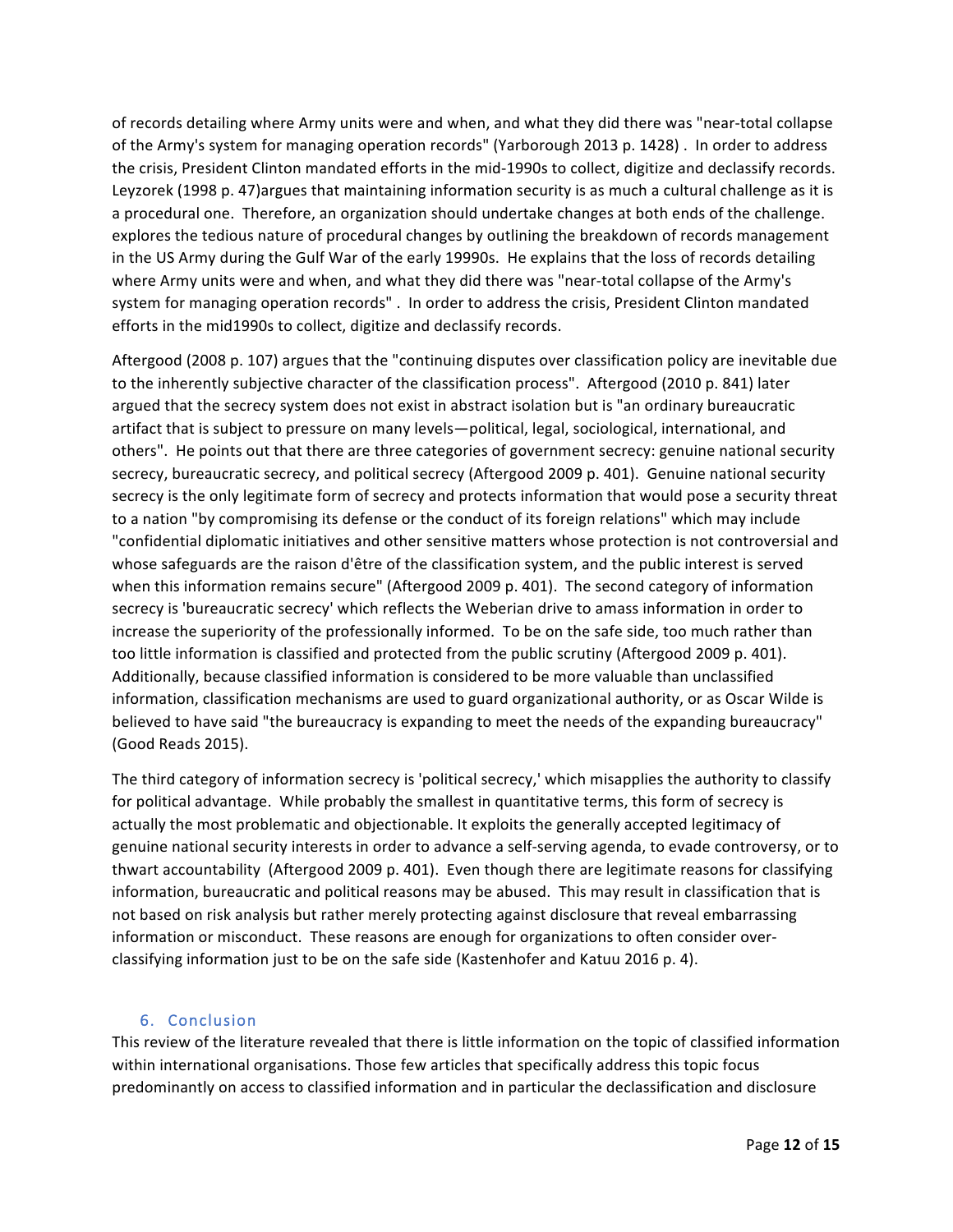process. But much of the discussion on security classified happens at the national level. This discussion focuses on access to classified information and the management and protection of this information. There is a need for more literature on best practices and strategies for managing classified information, especially from a records and information management perspective. Furthermore, there is a need to further research the issue of security classified information within international organisations. As Dikker Hupkes indicated "the legal status, responsibilities, privileges and immunities of IGOs are all different from those of governments -- it is therefore important to discuss the information policy of IGOs as something also distinct from governmental information policy" (2009).

### 7. References

Abel, J. (2015). "Do You Have to Keep the Government's Secrets?: Retroactively Classified Documents, the First Amendment, and the Power To Make Secrets Out of the Public Record." University of Pennsylvania Law Review 167(1037): 1037-1096.

Adams, C. (2003). "Protecting classified and security sensitive information." Reform(83): 56-61.

Aftergood, S. (2000). "Secrecy is back in fashion." Bulletin of the Atomic Scientists 56(6): 24-30.

Aftergood, S. (2002). "Making Sense of Government Information Restrictions." Issues in Science & Technology 18(4): 25-26.

Aftergood, S. (2008). "If in Doubt, Classify." Index on Censorship 37(4): 101-107.

Aftergood, S. (2009). "Reducing Government Secrecy: Finding What Works." Yale Law & Policy Review 27(2): 399-416.

Aftergood, S. (2010). "National security secrecy: how the limits change." social research 77(3): 839-852.

Aftergood, S. (2013). "An Inquiry into the Dynamics of Government Secrecy." Harvard Civil Rights-Civil Liberties Law Review 48(2): 511-530.

Australia Law Reform Commission (2004). "Protecting Classified and Security Sensitive Information -Discussion Paper 67." Retrieved 12th November, 2017, from https://www.alrc.gov.au/sites/default/files/pdfs/publications/DP67.pdf.

Bennett, G. (2002). "Declassification and Release Policies of the UK's Intelligence Agencies." Intelligence and National Security 17(1): 21-32.

Castaner, G. (2014). "Description of Archival Holdings of the International Monetary Fund and the Project to Make Descriptions Available Online." Technical and Substantive Problems of Classical and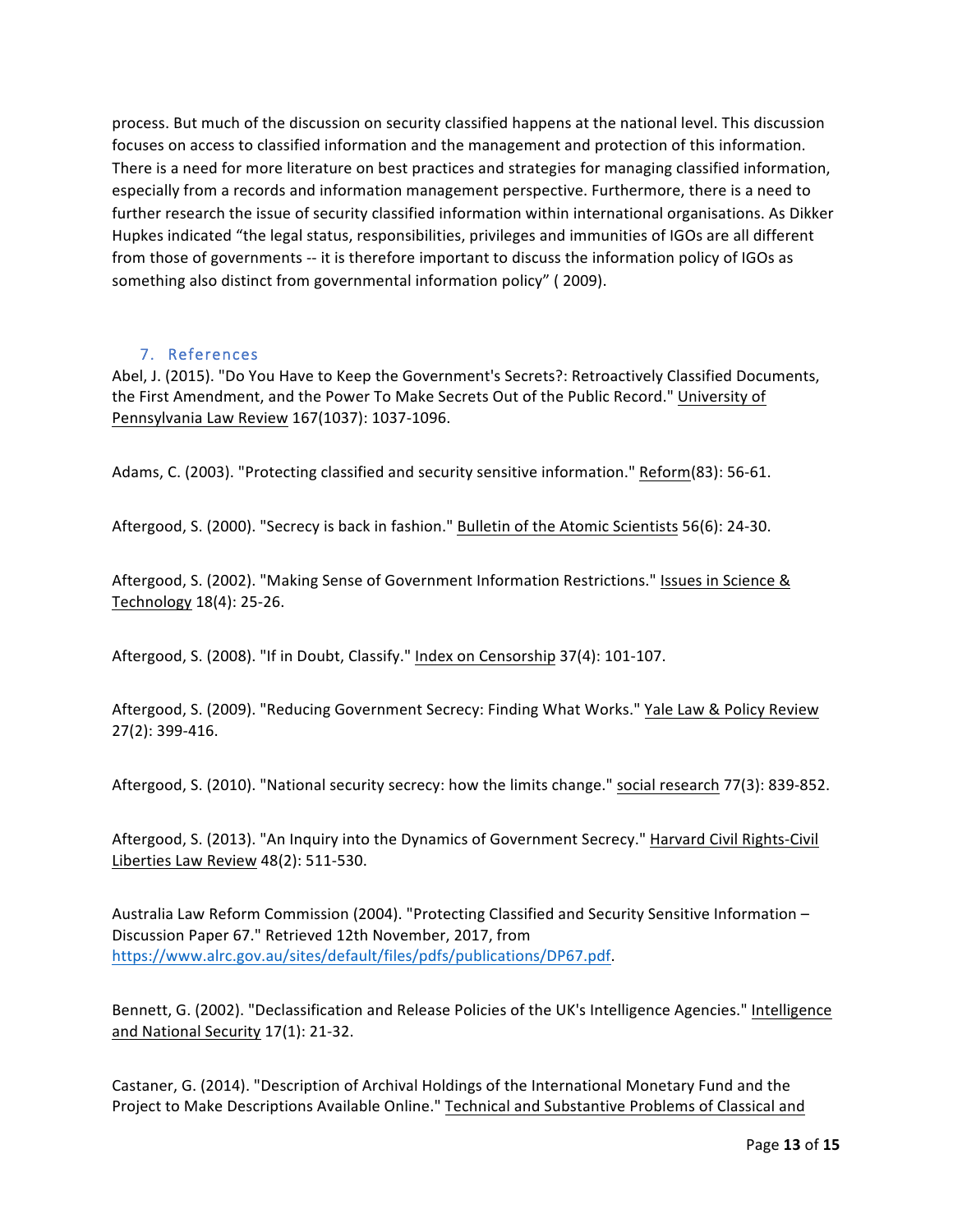Electronic Archiving. Retrieved 25th April, 2017, from http://www.pokarhmb.si/uploaded/datoteke/radenci2014/26\_castaner\_2014.pdf.

David, J. (2013). "Can We Finally See Those Records? An Update on the Automatic/Systematic Declassification Review Program." The American Archivist 76(2): 415-437.

Dikker Hupkes, S. D. (2009). "Protection and Effective Functioning of International Organizations. Final Report International Institutional Law; Secure Haven Project." Retrieved 22nd June, 2015, from https://openaccess.leidenuniv.nl/handle/1887/14119.

Eckman, C. (2005). "Information Classification and Access Policies at Selected IGOs." DttP: Documents to the People 33(2): 23-25.

Good Reads (2015). "Oscar Wilde Quotes." Retrieved 24th May, 2015, from http://www.goodreads.com/quotes/130452-the-bureaucracy-is-expanding-to-meet-the-needs-of-the

Haight, D. (1989). "Declassification of Presidential Papers: The Eisenhower Library's Experience." Provenance, Journal of the Society of Georgia Archivists 7(2): 33-53.

Hitchens, A. (1997). "A call for IGO policies on public access to information." Government Information Quarterly 14(2): 143-154.

Hooten, B. T. (2011). "How Many Times Can "Classidied" Be Said?". Retrieved 10th December, 2014, from 

http://members.rimpa.com.au/lib/StaticContent/StaticPages/pubs/nat/inForum2011/HootenPaper.pdf.

International Standards Organization (2013a). ISO/IEC 27001:2013 Information technology -- Security techniques -- Information security management systems -- Requirements. Geneva, International Standards Organization.

International Standards Organization (2013b). ISO/IEC 27002:2013 Information technology -- Security techniques -- Code of practice for information security controls. Geneva, International Standards Organization.

Kastenhofer, J. and S. Katuu (2016). "Declassification: A clouded environment." Archives and Records: The Journal of the Archives and Records Association 37(2): 1-27.

Kosar, K. R. (2010). Classified information policy and executive order 13526. Washington DC, Congressional Research Services, Library of Congress.